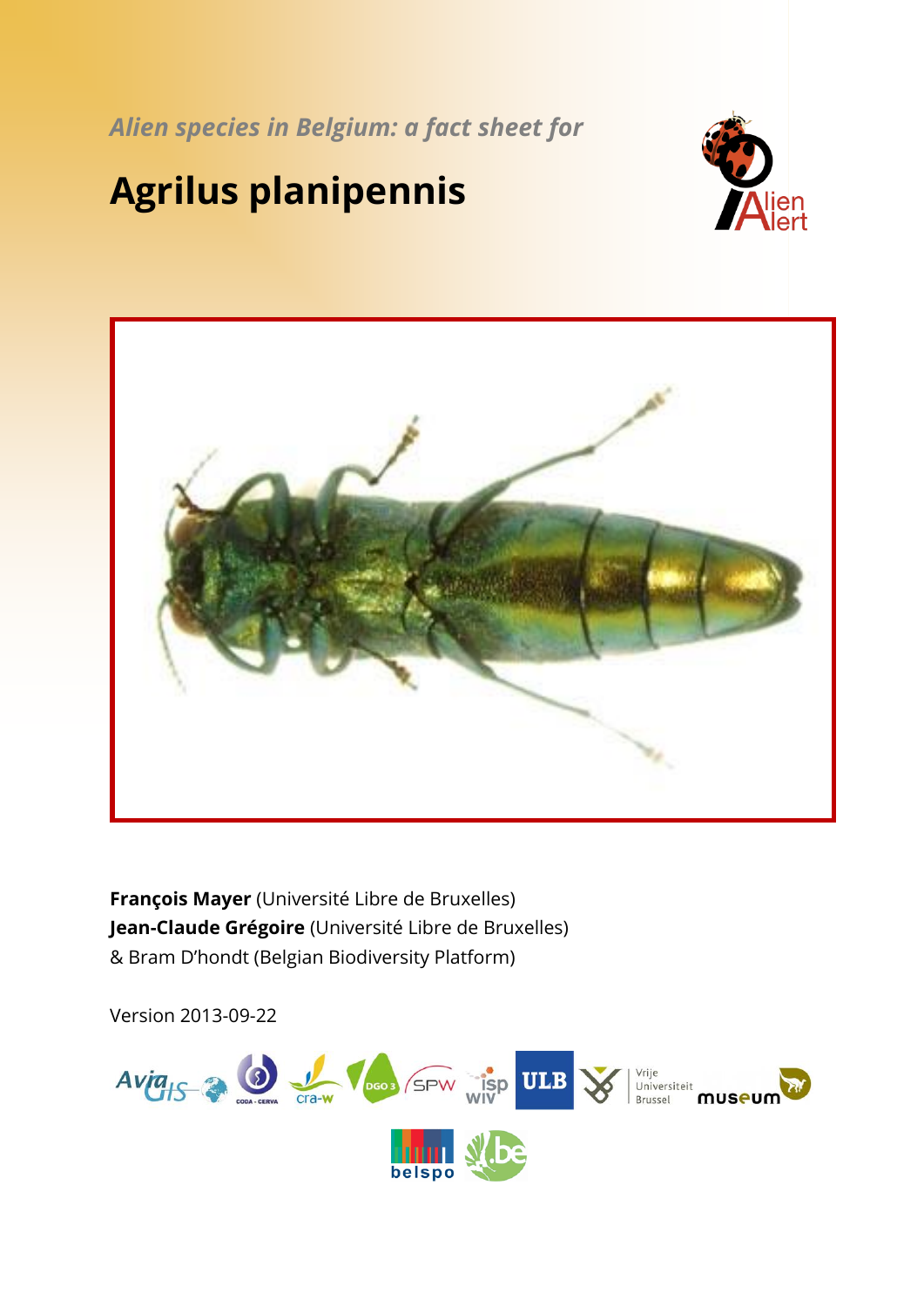

This fact sheet was created as part of the project *Alien Alert*, which aims at developing an integrated quick-screening tool for emerging pests and invasive species in Belgium. This BELSPO-funded project involves eight scientific institutions. Coordination is provided through the Belgian Biodiversity Platform.

he objective of this fact sheet is to support the identification of potentially invasive The objective of this fact sheet is to support the identification of potentially invasive<br>non-native species for Belgium and neighbouring areas. Organisms that qualify for this fact sheet are species that are not present in Belgium but likely to become so in the near future, or that are present but not widely distributed, and are likely to cause environmental and/or socio-economic harm.

The scheme of this risk assessment is based upon the International Standards for Phytosanitary Measures, which are endorsed by the Food and Agriculture Organization of the United Nations (FAO 2004). It consecutively assesses the stages of entry, establishment, spread & ecological and/or economic impacts.

(Reference: FAO (2004) International Standard for Phytosanitary Measures No. 11: *Pest risk analysis for quarantine pests including analysis of environmental risks and living modified organisms.*)

(Cover picture taken from [http://commons.wikimedia.org.](http://commons.wikimedia.org/))

#### **Table of contents**

|               | 1.1   |  |  |  |  |
|---------------|-------|--|--|--|--|
|               | 1.2   |  |  |  |  |
|               | 1.3   |  |  |  |  |
| $\mathcal{P}$ |       |  |  |  |  |
|               | 2.1   |  |  |  |  |
|               | 2.1.1 |  |  |  |  |
|               | 2.1.2 |  |  |  |  |
|               | 2.1.3 |  |  |  |  |
|               | 2.1.4 |  |  |  |  |
|               | 2.1.5 |  |  |  |  |
| $2.2^{\circ}$ |       |  |  |  |  |
|               | 2.2.1 |  |  |  |  |
|               | 2.2.2 |  |  |  |  |
|               | 2.2.3 |  |  |  |  |
|               | 2.2.4 |  |  |  |  |
|               | 2.2.5 |  |  |  |  |
| 3             |       |  |  |  |  |
|               |       |  |  |  |  |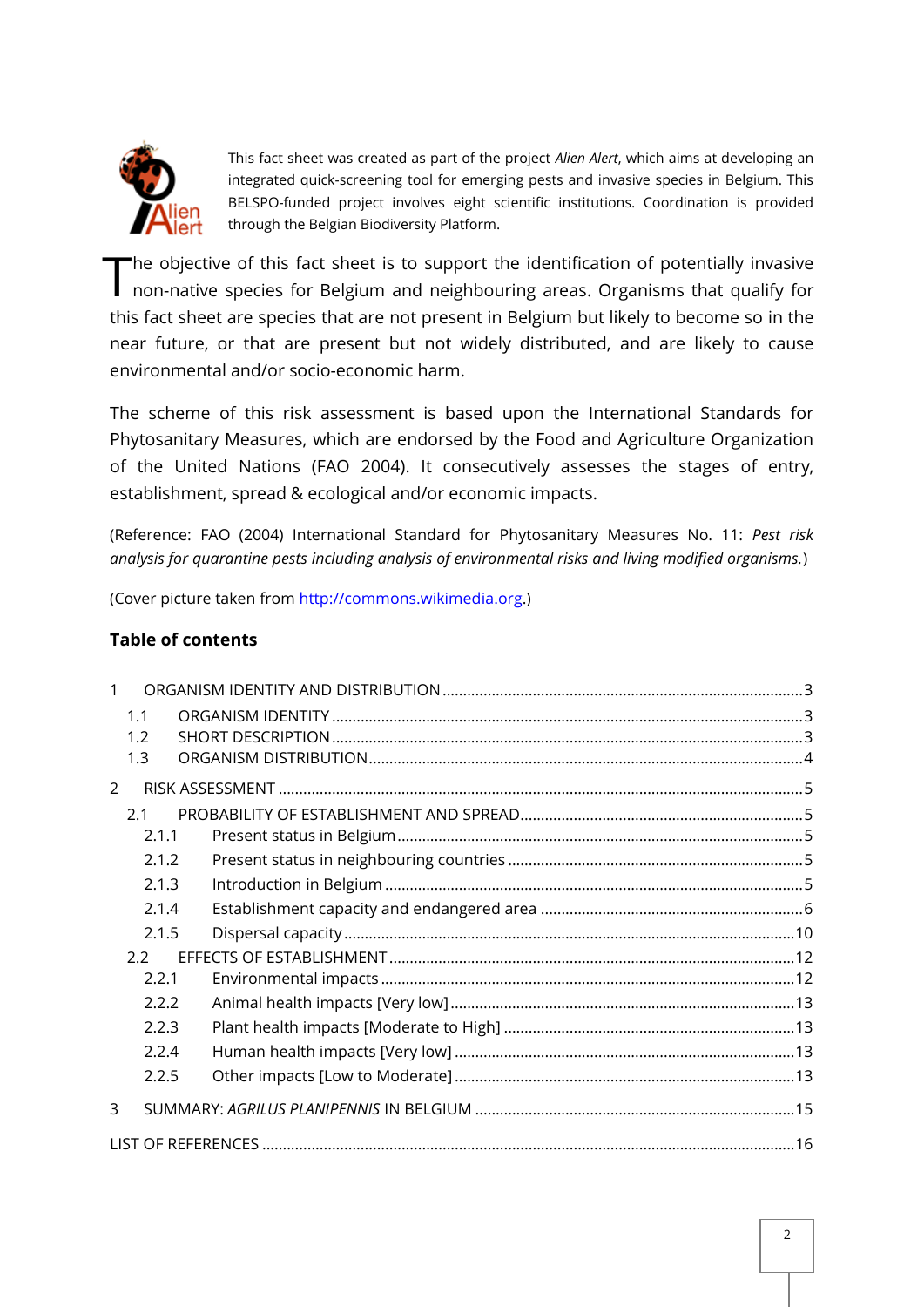#### <span id="page-2-0"></span>**1 ORGANISM IDENTITY AND DISTRIBUTION**

#### <span id="page-2-1"></span>**1.1 ORGANISM IDENTITY**

| Scientific name:    | Agrilus planipennis (Fairmaire 1888)                          |
|---------------------|---------------------------------------------------------------|
| Synonyms:           | Agrilus feretrius, Agrilus marcopoli                          |
| Common names:       | essenprachtkever (Dutch), emerald ash borer (English), agrile |
|                     | du frêne (French), Asiatische Eschenprachtkäfer (German)      |
| Taxonomic position: | Arthropoda > Insecta > Coleoptera > Buprestidae               |

#### <span id="page-2-2"></span>**1.2 SHORT DESCRIPTION**

The emerald ash borer is a phloem-feeding beetle with a metallic green colour.

The different stages may be characterized as follows:

*eggs* - Small (1,5 mm), oval with a colour that turns from light yellow to brownish yellow before hatching.

*larvae* – 2,6–3,2 cm long, segmented and creamy white in colour. The body is flat and broad. The head is small and brown and it is retracted into the prothorax, exposing only the mouthparts.

*pupae* – 1,0–1,4 cm long and creamy white in colour. The antennae stretch back to the base of the elytra.

*adults* – Adults have a metallic emerald colour. The body is narrow and elongate with a length of 0,8–1,4 cm. Eyes are prominent, kidney-shaped and somewhat bronzecoloured. The prothorax is slightly wider than the head (Canadian Food Inspection Agency 2012).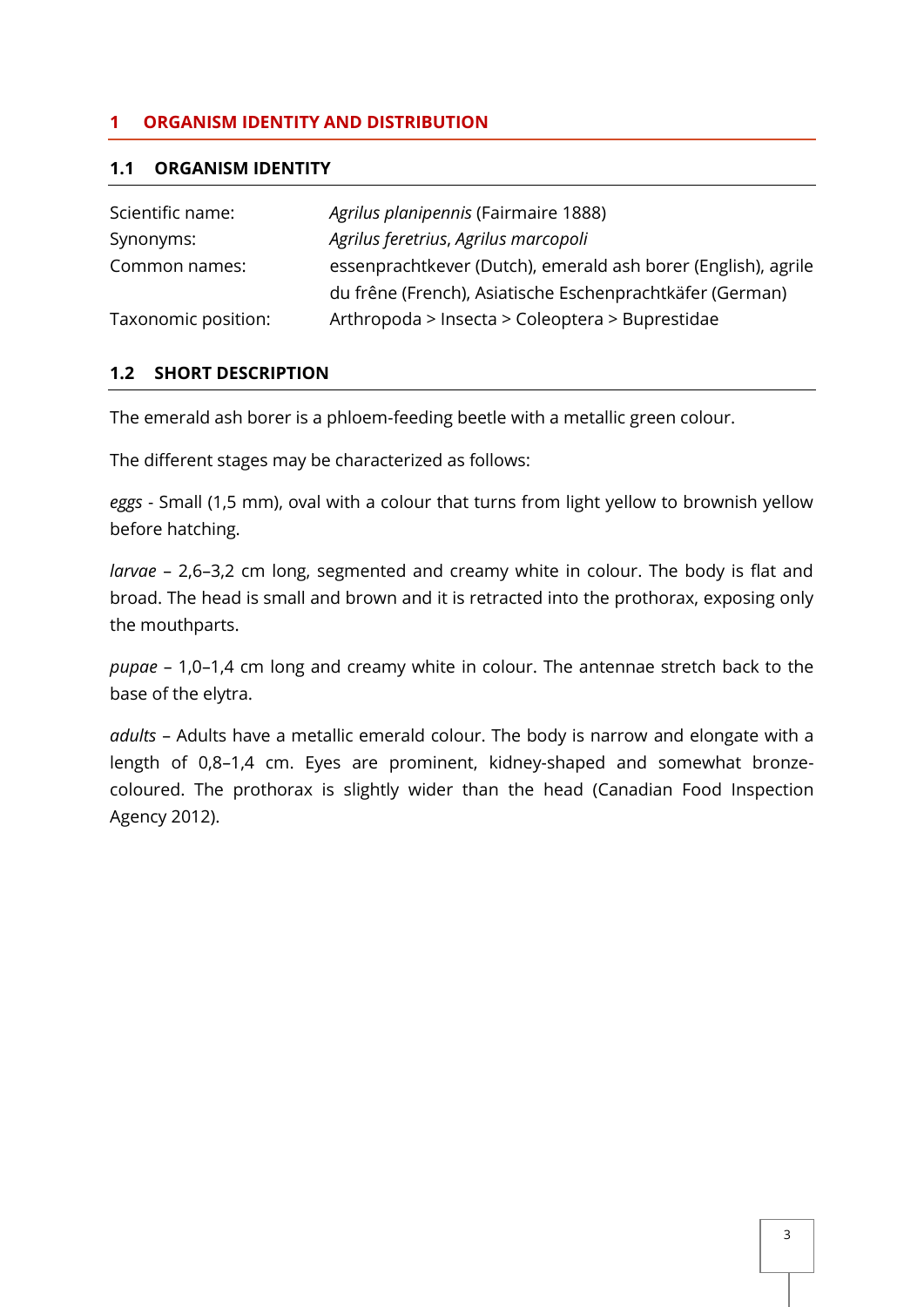#### <span id="page-3-0"></span>**1.3 ORGANISM DISTRIBUTION**

#### *A/ Native range*

Its native range is located in Far-east Asia in the following regions; northeastern China (provinces of Heilongjiang, Jilin, Liaoning, Shandong, Inner Mongolia, Hebei, Tianjin), Taiwan, Mongolia, Japan (provinces of Hokkaido, Honshu, Kyushu, Shikoku), South and North Korea (Haack et al., 2002) and Far-east Russia (Primorsky, Khabarovsk) (Baranchikov et al. 2008). *A. planipennis* was also mentioned in Laos by Jendek and Grebennikov (2011). However, it is now established that the specimens examined for the purpose of this latter study belonged to another related species, *Agrilus tomentipennis* (Jendek and Chamorro 2012).

#### *B/ Introduced range*

#### **Belgium**

*Agrilus planipennis* is absent from Belgium.

#### **Rest of Europe**

In western Russia; only present in the Moscow suburban area (Baranchikov et al. 2008). In 2009, numerous site surveys were performed resulting in the demarcation of the Emerald Ash Borer distribution area by the cities of Mytiszhi in the North (20 km from Moscow); Bykovo in the East (30 km from Moscow); Serpukhov in the South (90 km from Moscow); and Mozhaisk in the West (95 km from Moscow) (Baranchikov et al. 2011).

#### **Other continents**

The species is currently established in North America, in 18 states of the U.S. (Connecticut, Illinois, Indiana, Iowa, Kansas, Kentucky, Maryland, Massashussets, Michigan, Minnesota, Missouri, New-York, Ohio, Pennsylvania,Tennessee, Virginia, Wisconsin, West Virginia) and 2 provinces of Canada (Québec and Ontario; Cooperative Emerald Ash Borer Project 2012). In Asia, surveys in parks of three cities of central Russia (Krasnoyarsk, Abakan, Yekateringburg) found no evidence of the presence of the pest (Baranchikov et al. 2008).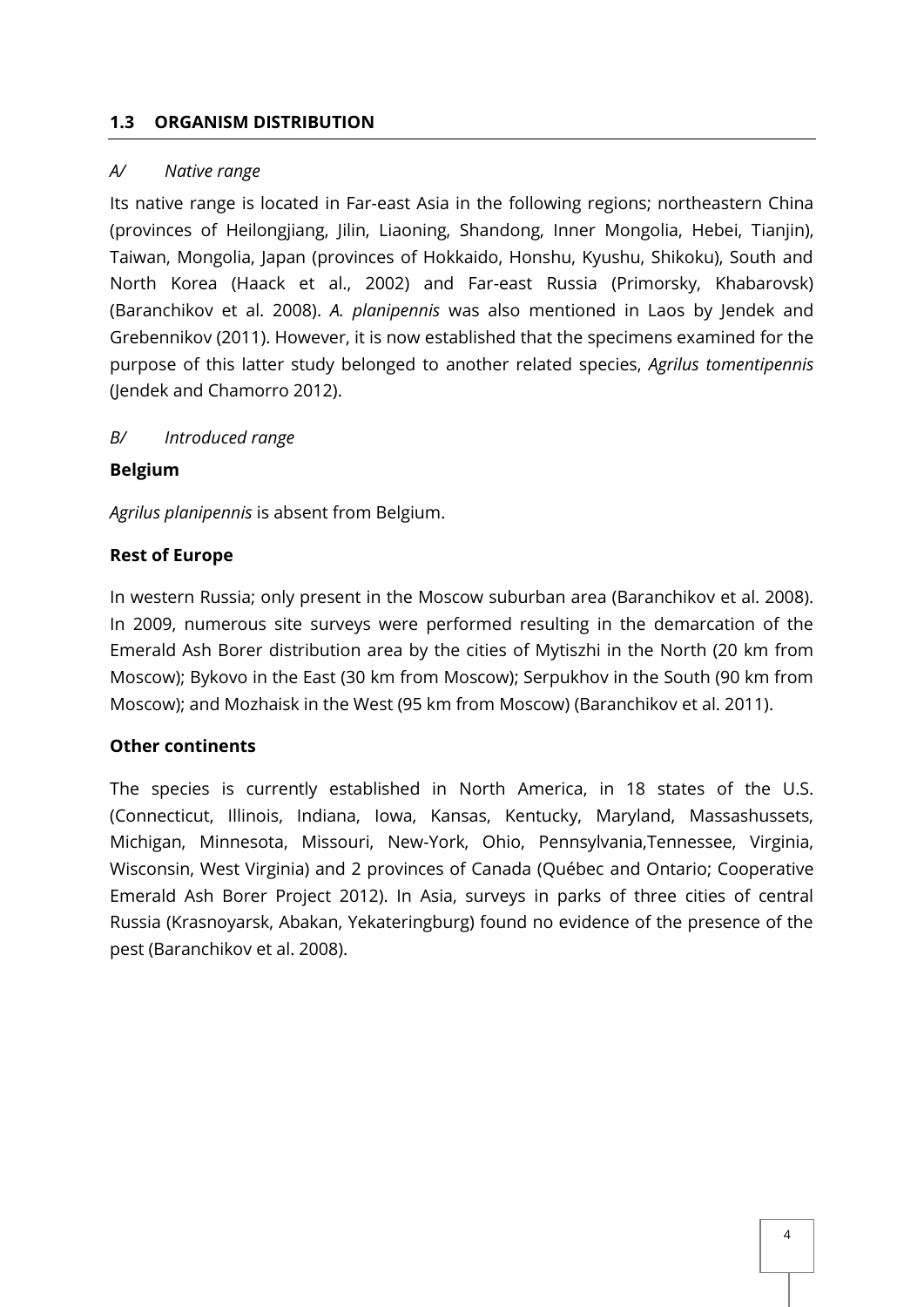#### <span id="page-4-0"></span>**2 RISK ASSESSMENT**

#### <span id="page-4-1"></span>**2.1 PROBABILITY OF ESTABLISHMENT AND SPREAD**

#### <span id="page-4-2"></span>**2.1.1 Present status in Belgium**

Absent. The species was never intercepted at any stage of invasion.

#### <span id="page-4-3"></span>**2.1.2 Present status in neighbouring countries**

The species is not known to be present in any of the neighbouring countries.

#### <span id="page-4-4"></span>**2.1.3 Introduction in Belgium**

The pathway of introductions in invaded areas is not fully resolved (Baranchikov et al. 2008), but transport with wood packaging or dunnage and firewood are likely to be the main pathways of introduction. The International Standard for Phytosanitary Measures ISPM-15 implements a norm for heat treatment at 56°C for 30 min (FAO 2008). However it has been shown that *A. planipennis* can survive at 55 ºC for 120 min, at 56 ºC for 60 min and at 60 ºC for 30 min (Myers et al. 2009). EFSA panel opinion recommends a heat treatment of 60 min at a higher temperature than 70 °C to ensure a high control level (EFSA Panel on Plant Health 2011).

It is thought that *A. planipennis* has been introduced in North America with imported woody material (Haack 2002; Canadian Food Inspection Agency website 2011). Between 1985 and 2000, 38 interceptions of *Agrilus* spp. were made at points of entry in the U.S.; 28 on dunnage, 4 on crates, 4 on leaves, 1 from a cutting and 1 in ship's hold (Haack et al. 2002).

Transportation of firewood or nursery stock is also responsible of trans-national movements (Cappaert et al. 2005). In 2010, the first interception of *A. planipennis* at a port of entry was done by the U.S. Customs and Border Protection in Sault Ste. Marie, Michigan (USCBP website 2010) on a camper crossing the border between Canada and U.S. with infested firewood. The rapid spread of infestations into the U.S. is most probably the result of inadvertent movement of firewood, logs and nursery stock (Haack et al. 2006; Kean et al. 2012). Despite the dryness of cut logs, it was estimated that at least some beetles can emerge from ash material that died or was cut during the preceding 12 months (Petrice and Haack 2006). The frequency of wood material vectors is estimated moderate because despite the potential to survive heat treatment of the ISPM-15 norm, interceptions of *Agrilus* species at entry ports are scarce events.

A second potential pathway of introduction is the import of plant for planting. It was suggested that the emerald ash borer was probably imported to western Russia (in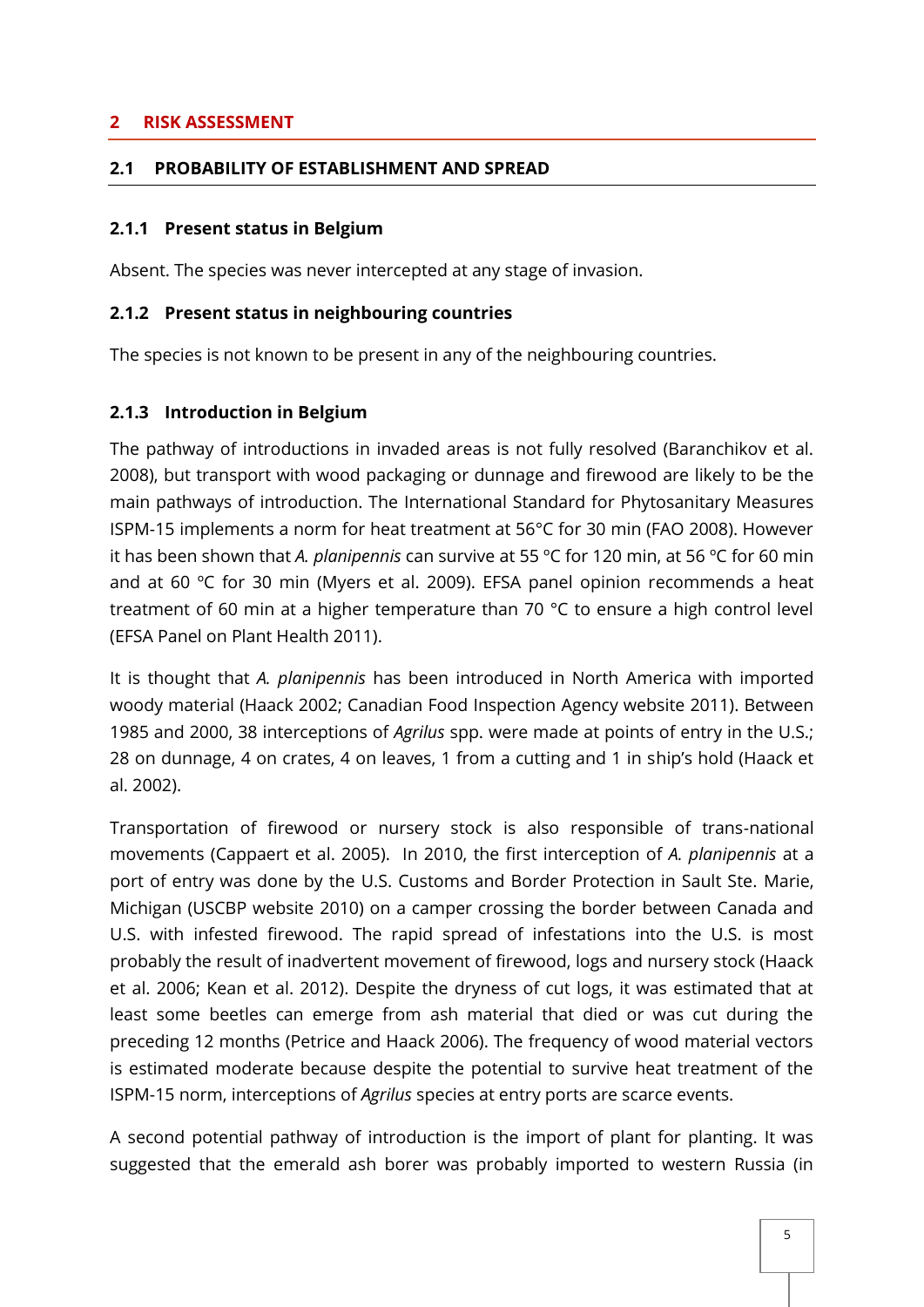Moscow) along with plants for planting from Canada, an intensive trade of ornamental ash tree between both countries being present in the 1990s (Izhevskii and Mozolevskaya 2010; Izhevsky et Maslyakov 2010).

In Europe, there have not been any report of *A. planipennis* intercepted in plants for plantings, wood packaging or dunnage, OEPP bulletins only mention an interception of *Agrilus* spp. with wood from Ukraine to Poland in 1998 (OEPP 1999/8).

To estimate the frequency of the plant for planting vectors, we obtained data from Antwerp (Belgium) and the Netherlands since 2008. No ash was imported to Antwerp but 2065 plants were imported to the Netherlands from both Canada and China; 465 plants from Canada in 2008, 600 plants from China in 2009 and 1000 plants from China in 2010 (Ludovic Rigaux ISEFOR project, pers. comm.).

# <span id="page-5-0"></span>**2.1.4 Establishment capacity and endangered area**

# *A/ Life-cycle and reproduction*

Depending on climate, maturity is reached in one or two years. Adults emerge by the end of spring or at the beginning of summer and feed during 3 weeks on leaves, period during which mating takes place. Females lay eggs in bark cracks and hatching occurs from 7 to 9 days late. Larvae feed under the bark. In case of suitable conditions, imaginal moult occurs directly after overwintering, in spring. Otherwise, development continues until summer (Cappaert et al. 2005).

### *B/ Climatic requirements*

The climatic requirements of the beetle are presently unclear. As the current distribution of the emerald ash borer is mainly in continental climates, it suggests that Northern, Central and Eastern Europe could be more at risk than Western and Southern Europe (Baranchikov et al. 2008).

The emerald ash borer is particularly tolerant to low temperature with an average low January temperature between -40°C to -18°C (Venette and Abrahamson n.d.). During winter, *A. planipennis* exhibits extremely low Super Cooling Points (SCP). The prepupae are frost resistant, the super cooling points (SCP) to which body fluids freeze is particularly low and at temperatures superior to that point most of the individuals still survive (Crosthwaite et al. 2011). The literature reports the following SCPs. In China, the larval SCP is comprised between -26.38° C and -23.04° C (Wang et al. 2010). In Minnesota, the larval SCP is comprised between -18°C and -14°C for non-acclimated larvae or between -28°C and -25°C for acclimated larvae (Venette and Abrahamson n.d.). In Ontario, the mean SCP of acclimated larvae was estimated at -30.6°C (Crosthwaite et al. 2011) with lowest SCPs recorded in November (-34.1°C in 2008 and -35.3°C in 2009) and higher SCPs in March (-18.2°C in 2009 and -11.3°C).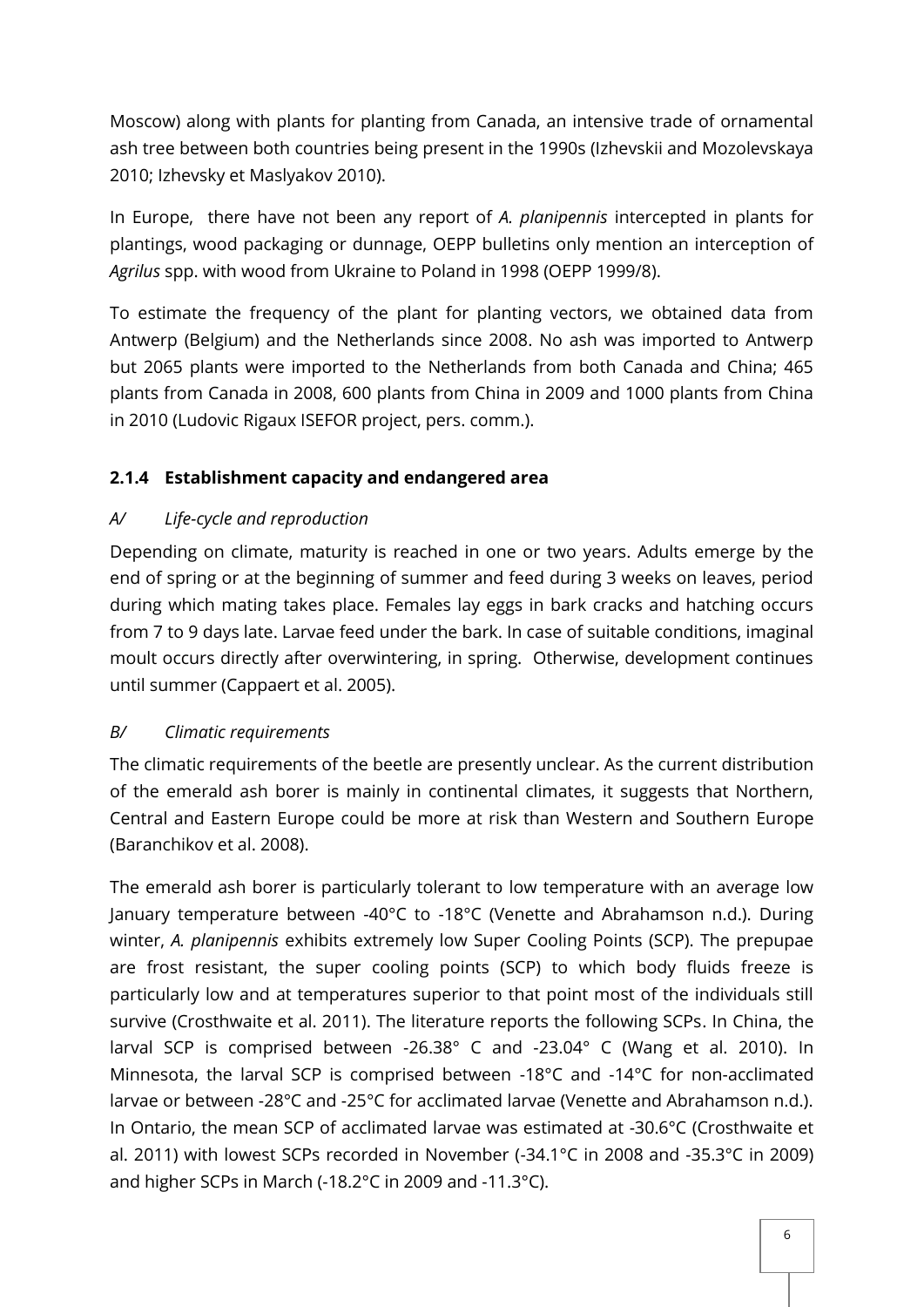Adult emergence begins when cumulative growing degree days reach 400-500 degree days over 10°C with a peak activity occurring at approximately 1000 growing degree days (USDA-APHIS 2008).

# *C/ Habitat preferences*

In its native range, on mainland Asia, *A. planipennis* was only observed feeding on ashes *Fraxinus chinensis* (syn. *F. rhynchophylla*, *F. alnuginosa* and *F. mandshurica*) and *F. japonica* (Anulewicz et al. 2008). However in Japan, the sub-species *A. planipennis ulmi* was also reported on other genera: *Ulmus* L., *Juglans* L. and *Pterocarya* Kunth. (Haack et al. 2002).

In neo-colonized areas, *A. planipennis* completes its cycle exclusively on ash trees. In North America, *F. pennsylvanica* Marsh., *F. americana* L., *F.nigra* Marsh, *F. quadrangulata* Michx and *F. profunda* species have been killed (Anulewicz et al. 2008).

In Europe, at least three ash species occur naturally and should be highly suitable for establishment of *A. planipennis*. *F. excelsior* is the most widespread of the three species; the two other species, *F. ornus* and *F. angustifolia*, have a Mediterranean distribution. For the purpose of this study, distribution maps of the three *Fraxinus* species are available for the European Union (stricto sensu) from Koble and Seufert (2001) (Figure 1). The Grid layer provided in annex was reprojected to a geographic WGS84 system and resampled to approximately 1 km resolution by William Wint from Oxford.

Moreover, a 1 x1 km distribution map of *Fraxinus* spp. in the EU (also extended to countries of the Balkans) is also available from Brus et al. 2011 (Figure 2).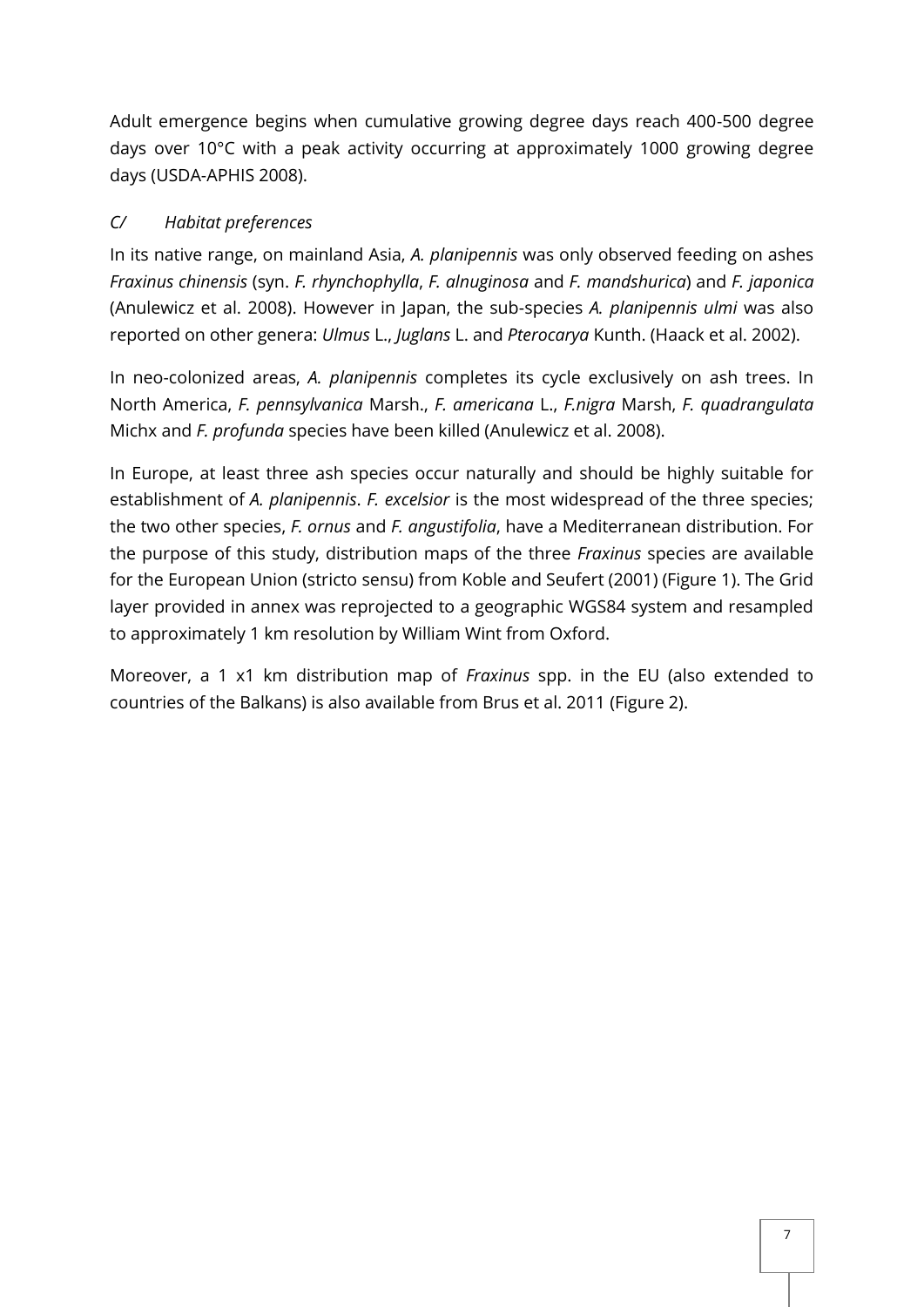

Figure 1 - Map of the present distribution of Fraxinus spp. in Europe according to Koble and Seufert (2001)

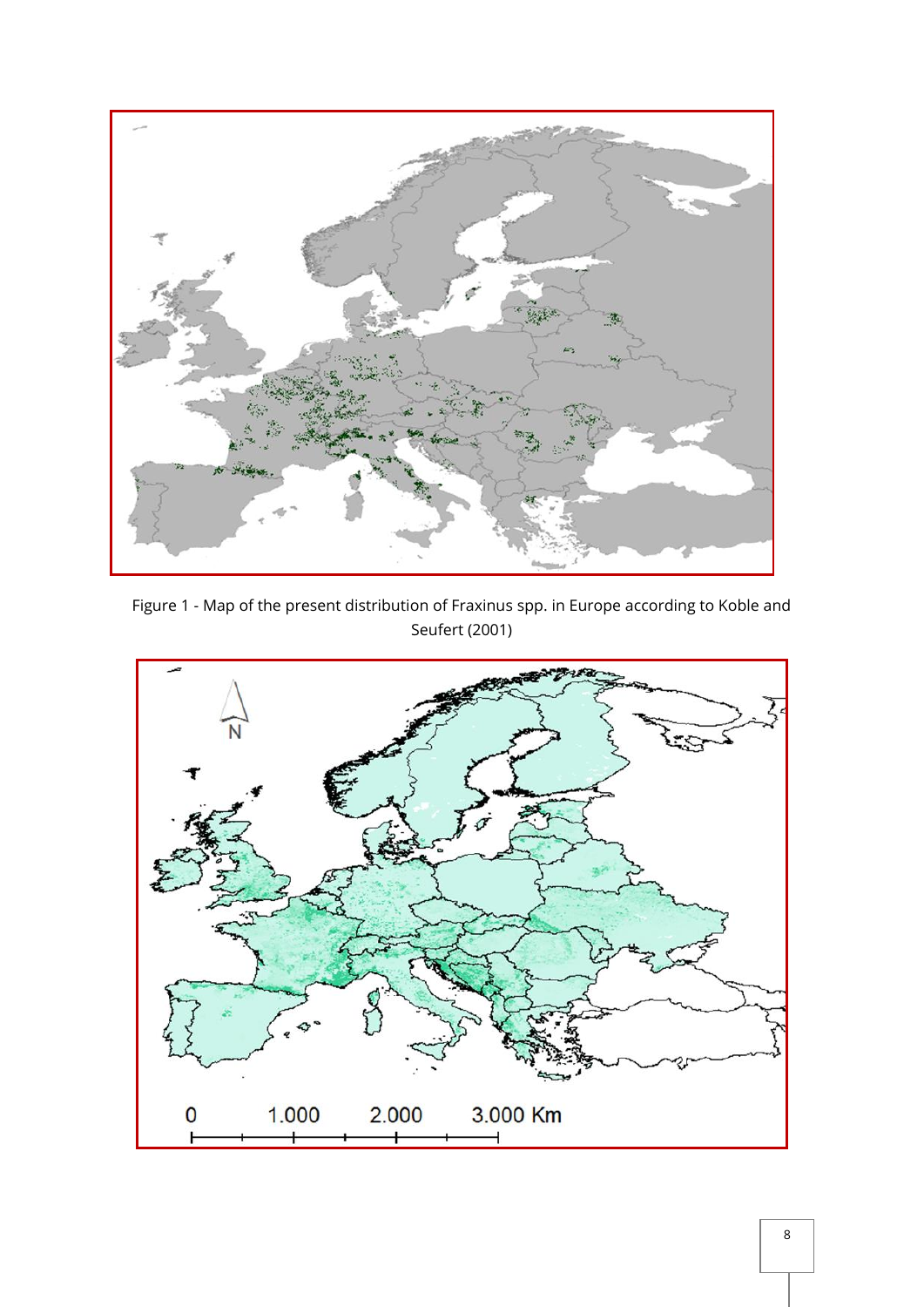Figure 2 - Map of the present distribution of *Fraxinus* spp. in Europe according to Brus et al.

(2011)

# *D/ Feeding habits*

Larvae feed in the phloem, cambium and outer sapwood of healthy or declining ash trees (*Fraxinus* sp.) producing S-shaped galleries.

The emerald ash borer is oligophagous, feeding exclusively on ashes (except for the Japanese sub-species, quite polyphagous, but only present in Japan, never reported as invasive). Larvae feed through the bark on the phloem and sometimes also on the outer surface of the sapwood of healthy or declining ash trees (*Fraxinus* sp.) (USDA–APHIS 2011). Adults also feed briefly on leaves during their lifespan but damages are minor compared to those caused by larvae (Wang et al. 2010).

# *E/ Control agents*

The effectiveness of control agents is Europe is estimated low.

In its native range, the main control agents of the Emerald ash borer are several parasitoid species of wasps. The three most effective are *Oobius agrili* (Hymenoptera: Encyrtidae) that causes 56,3-61,5% mortality (Liu et al. 2007), *Spatius agrili* (Yang et al. 2006) that causes 30-90% mortality and *Tetrastichus planipennisi* that causes 32-65% (Liu et al. 2003 in Baranchikov et al. 2008).

In North America, Ichneumonid parasitoid wasps (*Atanycolus* sp.) and Braconids (*Spathius* sp.) are quite ineffective on the emerald ash borer populations, only 1% of the hatched larvae are parasitized by wasps (Duan et al. 2011 in Moraal 2011). Generalist predators may also occasionally impact the emerald ash borer populations. The generalist predators are woodpeckers (Anulewicz et al. 2007), *Enoclerus* sp. (Coleoptera: Cleridae), *Catagenus rufus* F. (Coleoptera: Passandridae) and *Tenebroides* sp. (Coleoptera: Trogossitidae) (Moraal 2011), among them woodpeckers may affect significantly the emerald ash borer (Anulewicz et al. 2007).

In Moscow, no parasitoids were identified (Baranchikov et al. 2008). In Belgium, wasps specific to native *Agrilus* sp. could perhaps parasitize the emerald ash borer, such as species from the families Ichneumonidae (*Atanycolus* sp.) and Braconidae (*Spathius* sp.) (Kenis and Hilszczanski 2004). Generalist species of woodpeckers and predator coleopterans (e.g. the generalist *Thanasimus formicarius* (Cleridae)) should have a moderate impact on emerald ash borer populations.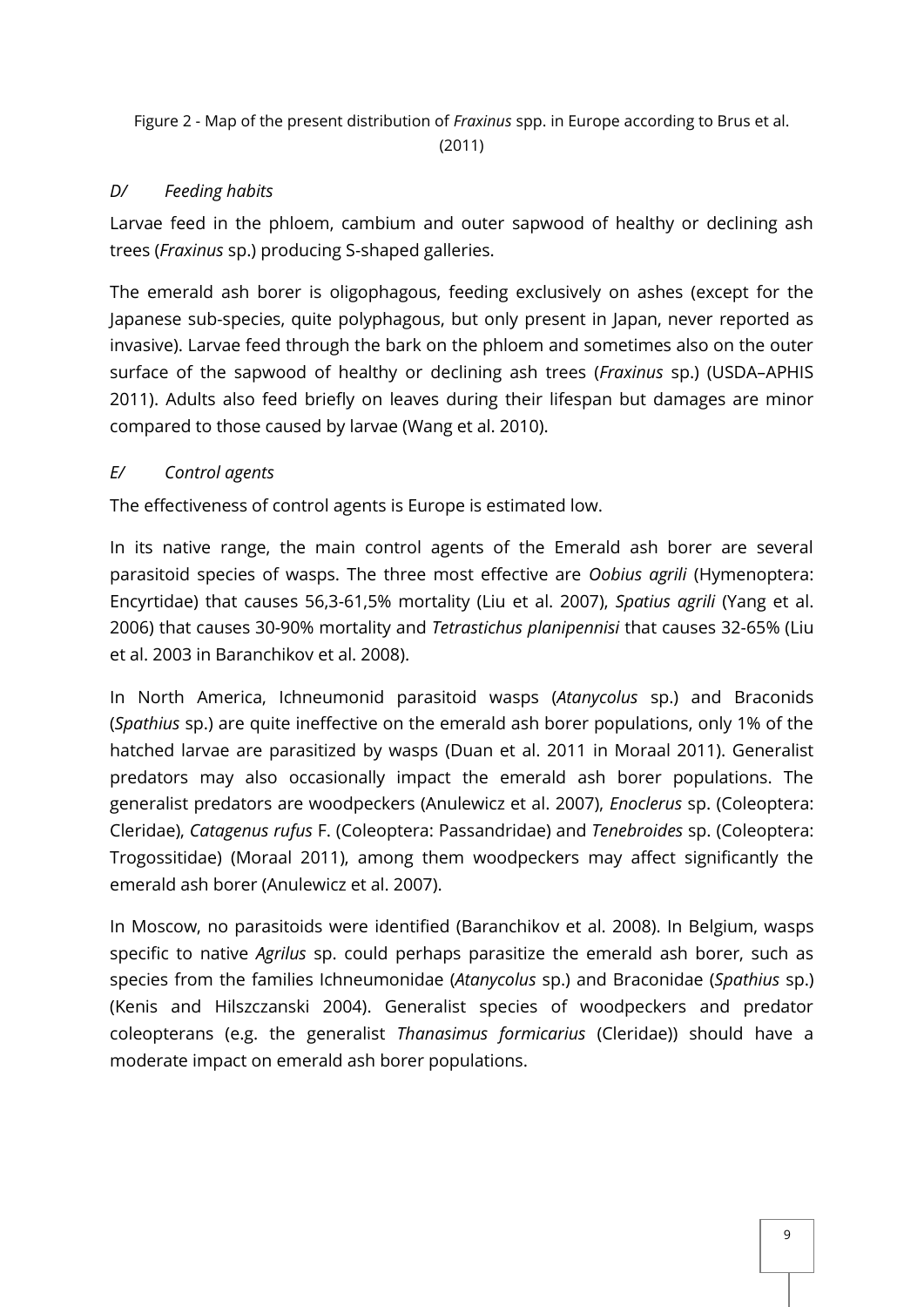#### *F/ Establishment capacity in Belgium*

Future establishment of the emerald ash borer is considered to be likely in Belgium because of suitable climatic conditions and availability of a suitable host tree, *Fraxinus excelsior* (Koble and Seufert 2001, Brus et al. 2011).

# *G/ Endangered areas in Belgium*

As climatic requirements are likely to be encountered everywhere in Belgium, the most important factor for establishment in the country is the abundance of suitable hosts. Ash trees are naturally abundant in the Brabant, Meuse and Ardenne (Basse Ardenne) districts (Brus et al. 2011, Koble and Seufert 2001). Moreover ash trees are commonly used as ornamental or shade trees in urban areas e.g. in Brussels, 200 ashes are listed on the inventory of remarkable trees (MRBC 2012). The Flandrian district which is particularly urbanized with two big cities (Ghent and Antwerp) and several regional cities (Brugge, Sint-Niklaas and Mechelen), and also connected to potential entry ports (Zeebrugge, Antwerp; Luyten and Van Hecke, 2007) is also likely to present optimal environmental conditions for the establishment of the emerald ash borer.

The establishment capacity for the different Belgian geographic districts is deemed as follows:



| <b>Districts</b> | <b>Establishment</b><br>conditions |
|------------------|------------------------------------|
| Maritime         | Suboptimal                         |
| Flandrian        | Optimal                            |
| <b>Brabant</b>   | Optimal                            |
| Kempen           | Suboptimal                         |
| Meuse            | Optimal                            |
| Ardenne          | Optimal                            |
| Lorraine         | Suboptimal                         |

Map taken from Diederich & Ries, lichenology.info

### <span id="page-9-0"></span>**2.1.5 Dispersal capacity**

### *A/ Natural spread*

The natural spread is a short-range spread as beetles fly to new hosts (Caeppaert et al. 2005). Natural spread rate is estimated as quite low, with a mean rate around 1 km/year (McCullough et al. 2005; Taylor et al. 2004). Relative long dispersal events are occasional. They occur by flights of more than 1 km (Haack et al. 2002) and probably by wind because adults are small and subjected to dispersal by air currents. Flight capability was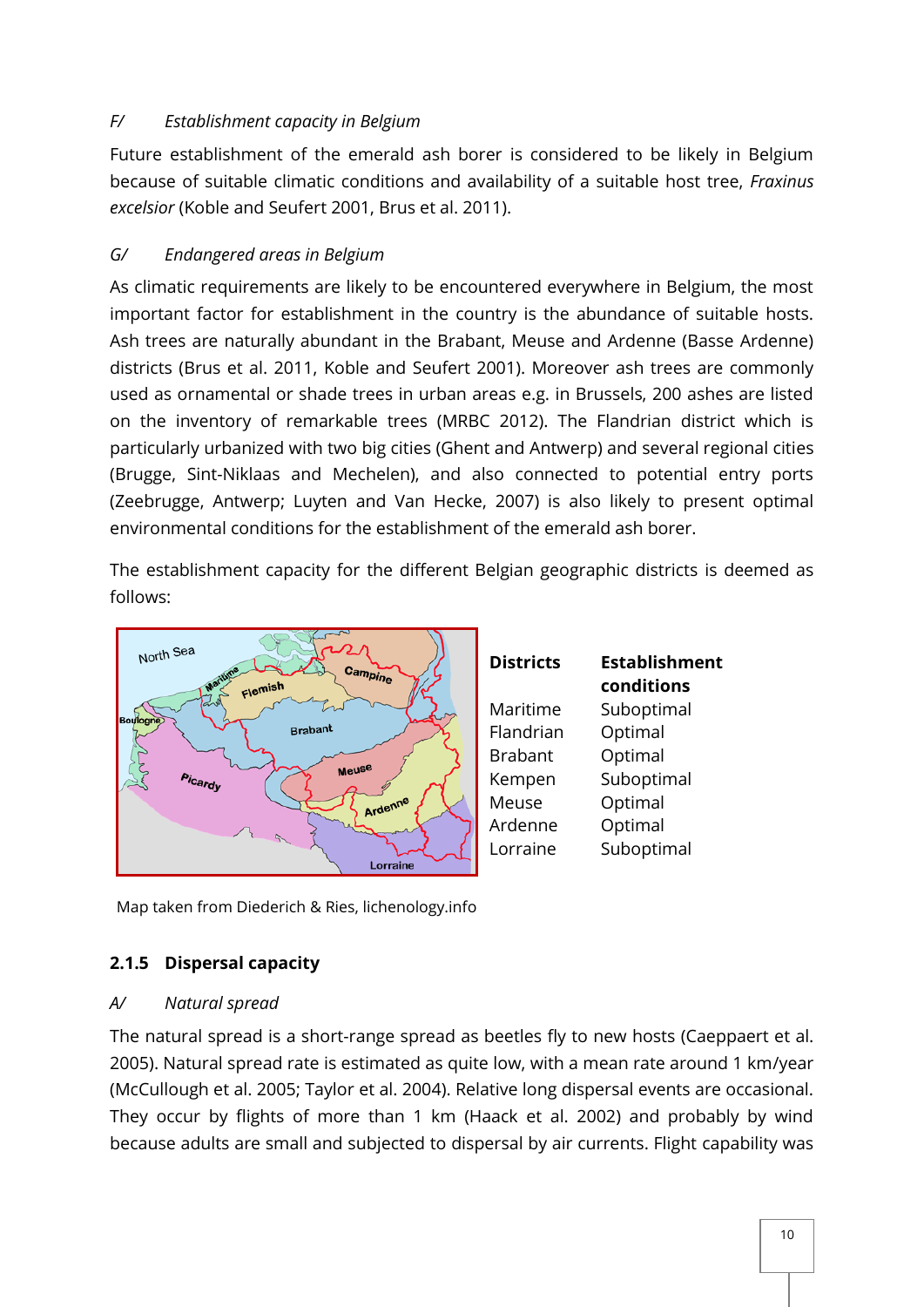also evaluated in the laboratory by flight mills with an average of 1,3 km/day and 10% of females flying more than 7 km/day (Taylor et al. 2010).

# *B/ Human assistance*

Human-mediated transport occurs over long distance (Muirhead et al. 2006). Part of the population of the emerald ash borer can survive 1-2 months in cut logs (Petrice et al. 2007). Therefore, human mediated-dispersal results from movement of infested materials such as firewood or cut logs.

Despite never formally observed, a second potential pathway of movements within the country could be the transport of plants for planting from plant nursery stocks (EPPO 2005). Most of plant nurseries are located in eastern Flanders (around Ghent), in western Flanders (around Antwerp) and in Limburg provinces. A few nurseries are also located in Brabant provinces (Rigaux ISEFOR, pers. comm.).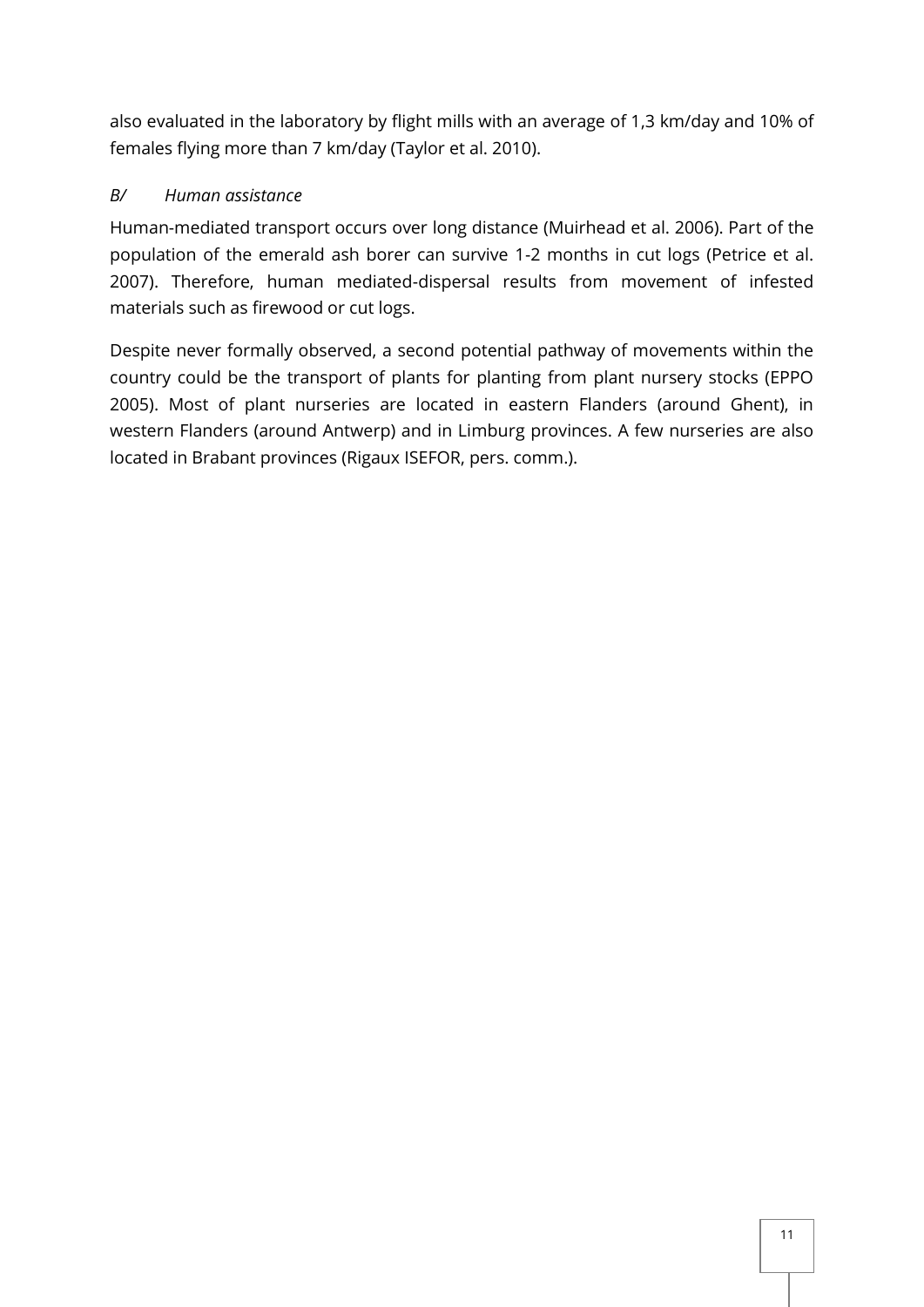#### <span id="page-11-0"></span>**2.2 EFFECTS OF ESTABLISHMENT**

#### <span id="page-11-1"></span>**2.2.1 Environmental impacts**

#### *A/ Competition* [Low]

Competition with native species is supposed low; Evans et al. (2004) mention 8 native buprestid species of *Agrilus* spp. and species of the genus *Coraebus* and *Melanophila*, all colonizing broadleaved trees in Europe, but none of them are regular colonizers of ashes.

### *B/ Predation/herbivory* [High]

In Belgium and neighbouring areas, the main host is *Fraxinus excelsior* (Koble and Seufert 2001). Little is known about the susceptibility of this species to the emerald ash borer, but at least one report of *F. excelsior* infested was done in western Russia (Baranchikov et al. 2008).

If adults only cause little damages to host trees by feeding on leaves, larvae are particularly destructive. Symptoms depend on the density of attacks. *Agrilus planipennis* can persist at low density level without inducing significant symptoms (e.g. no crown dieback, no epicormic sprouting) (Marshall et al. 2009). At high density, the most severe symptom is the decline of ashes, caused by a gradual reduction in the size of tree crown (Pontius et al. 2008). In less than 10 years, the consequences of the emerald ash borer establishment on the US forest were dramatic with millions of ash trees killed. In 2006, 15 million trees were killed in Michigan (Poland and McCullough 2006) and in 2007, 53 million killed trees were recorded across Michigan, Indiana and Ohio (Smith et al. submitted for publication, in Koch et al. 2012).

### *C/ Genetic effects and hybridization* [Low]

Hybridization with other buprestids has never been reported. Despite several *Agrilus* species being present in Belgium (Hastir & Gaspar 2002), in the absence of a comprehensive phylogeny it seems difficult to estimate the potential for *A. planipennis* to hybridize with endemic species.

### *D/ Pathogen pollution* [Very low]

So far, the emerald ash borer has not been reported to favour the spread of any native or exotic pathogen.

### *E/ Effects on ecosystem functions* [High]

*F. excelsior* is particularly abundant on calcic and polytrophic mulls (Duliere et al. 1995) and most common in wet sites such as riparian areas or swamps (Pautasso et al. 2013). Disappearance of ashes would have serious consequences for native biodiversity and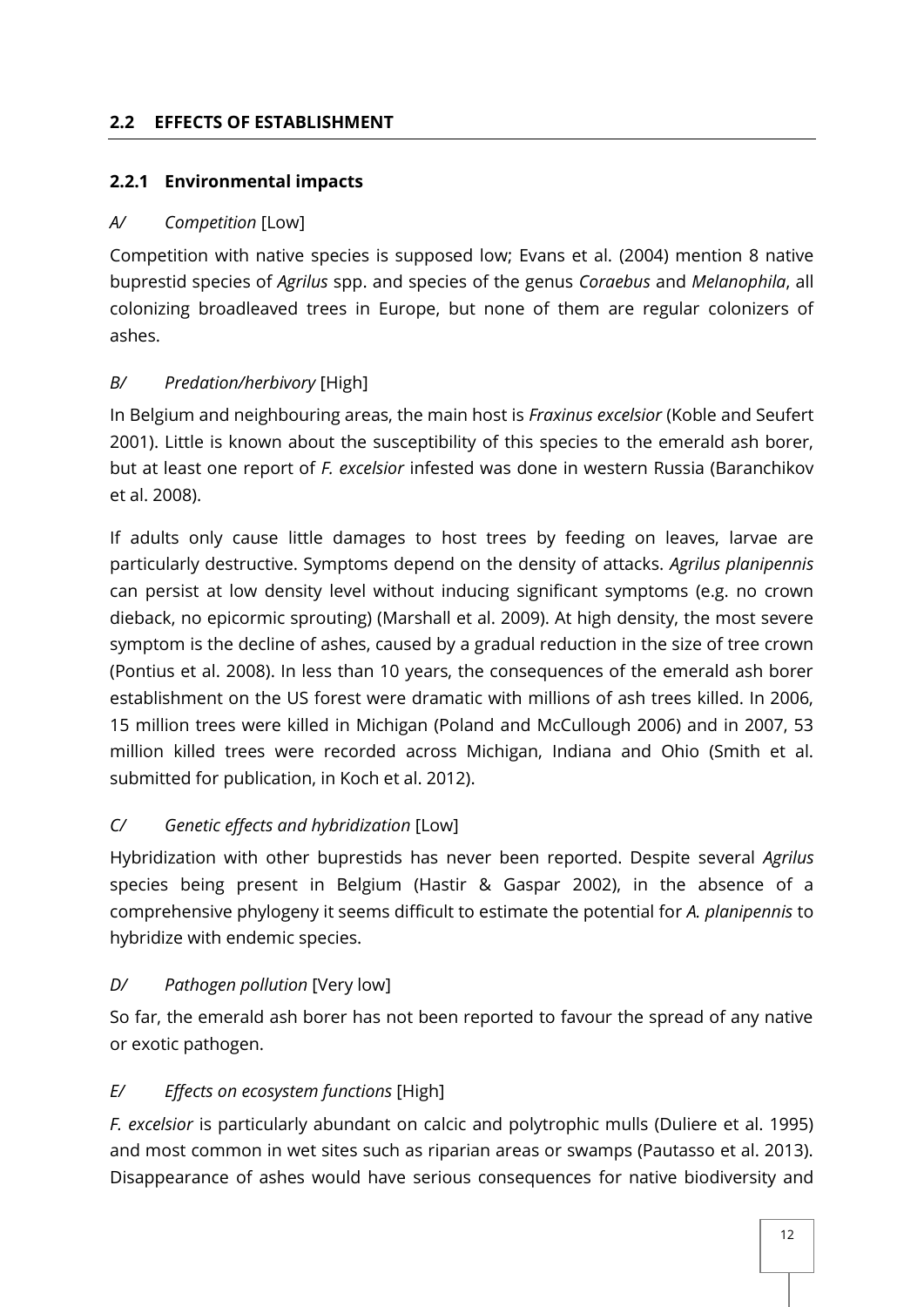riparian forest ecosystems. Because of the emergence of ash dieback caused by *Chalara fraxinea* (Delhaye et al. 2010), *F. excelsior* populations are already threatened in Belgium. The attack of the emerald ash borer should superimpose to the fungi's impact and result in a complete decline of ashes.

Ashes play also a role in nutrient and water cycling and their decline should alter nutrient concentration and soil moisture content of natural habitats (Fissore et al. 2012). Ashes also provide food and shelter for birds, insects, mammals and rare epiphytic lichens (Orłowski and Nowak 2007; Pautasso et al. 2013). The abundance of ashes has been also shown associated with greater mollusc diversity (Rüetschi 1999, in Pautasso et al. 2013). If on the short term, the decline of ash trees could promote the abundance of saproxylic beetles and animals such as woodpeckers or cavity-nesting birds, on the long term, disappearance of ashes should increase the risk of associated species becoming extinct. Canopy gaps and open areas created by dying ash trees could also make it easier for invasive plants to establish (Herms et al. 2008).

# <span id="page-12-0"></span>**2.2.2 Animal health impacts** [Very low]

No impact on animal health is expected.

# <span id="page-12-1"></span>**2.2.3 Plant health impacts** [Moderate to High]

In Belgium, the trade based on ash is moderate with, in Wallonia, 20 000 ha of standing trees and around 12 000  $m<sup>3</sup>$  felled each year (around 5% of the broadleaved wood trade), but the price of ash wood is quite high. Because of its strength and elasticity, it is used for furniture, veneer, flooring, composite wood, tool handles and sport equipments (Baranchikov et al. 2008, Pautasso et al. 2013). In 2011, a price of 90 Euro per m³ was not uncommon (Delahaye et al. 2011).

### <span id="page-12-2"></span>**2.2.4 Human health impacts** [Very low]

No impact on human health is expected.

### <span id="page-12-3"></span>**2.2.5 Other impacts** [Low to Moderate]

Eradication programs generate heavy costs; in the US, for the period 2009-2019, a global cost of nearly \$1 billion per year was estimated for the treatment, removal, and replacement of trees (Kovacs et al. 2009).

A loss in landscape value in urban areas where *F. excelsior* is planted as shade or ornamental trees is also likely to occur. For example, in the Brussels Region, 200 ash trees are listed on the inventory of remarkable trees (MRBC 2012).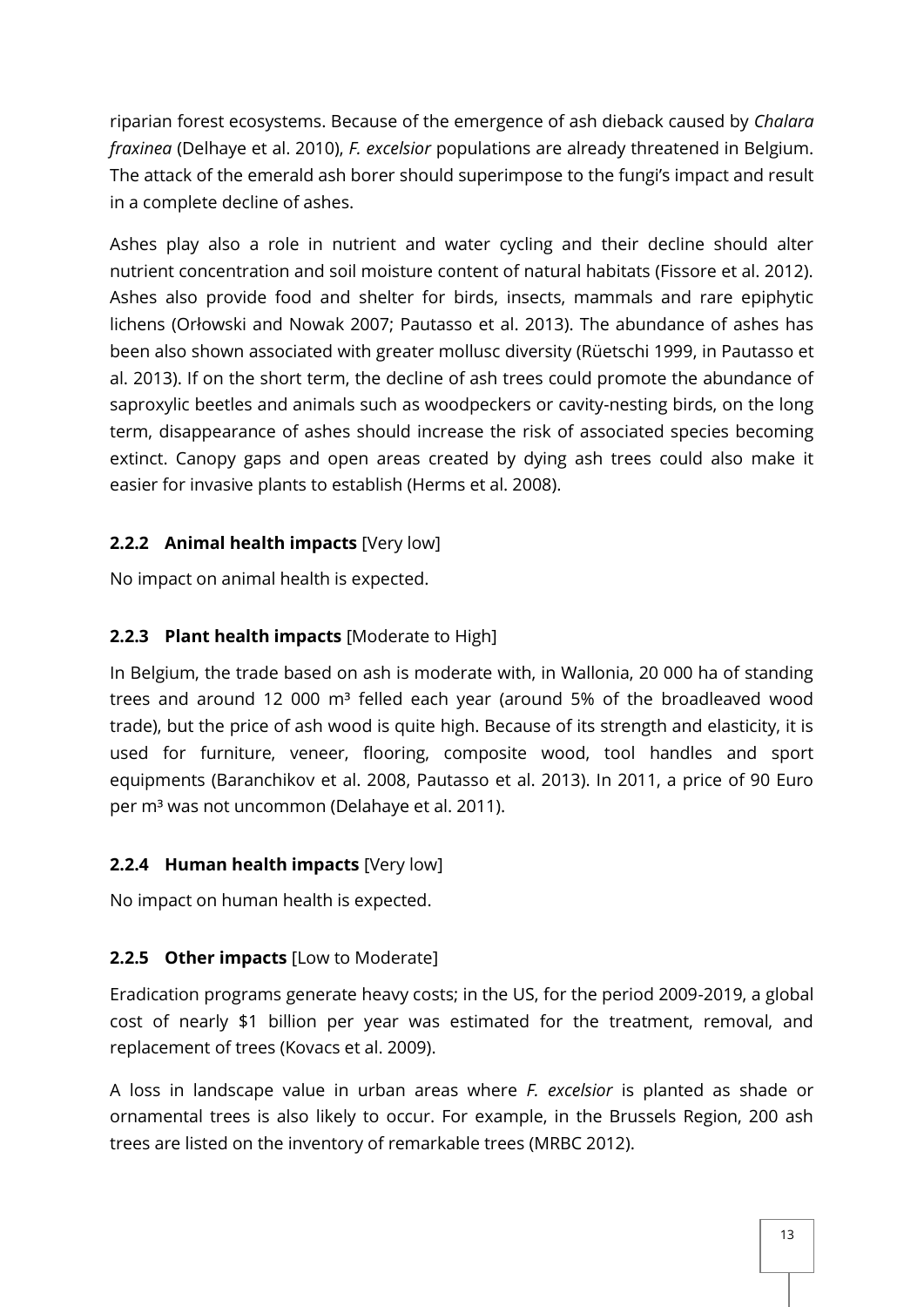*F. excelsior* constitutes a potential resource for future pharmacological developments. The exudates of ashes ('manna') have medical properties (Baranchikov et al. 2008); e.g. in-vitro experiments have shown that, extracts of ash bark have anti-malarial properties by inhibiting the development of asexual stages of *Plasmodium falciparum* (Aydin-Schmidt et al. 2010).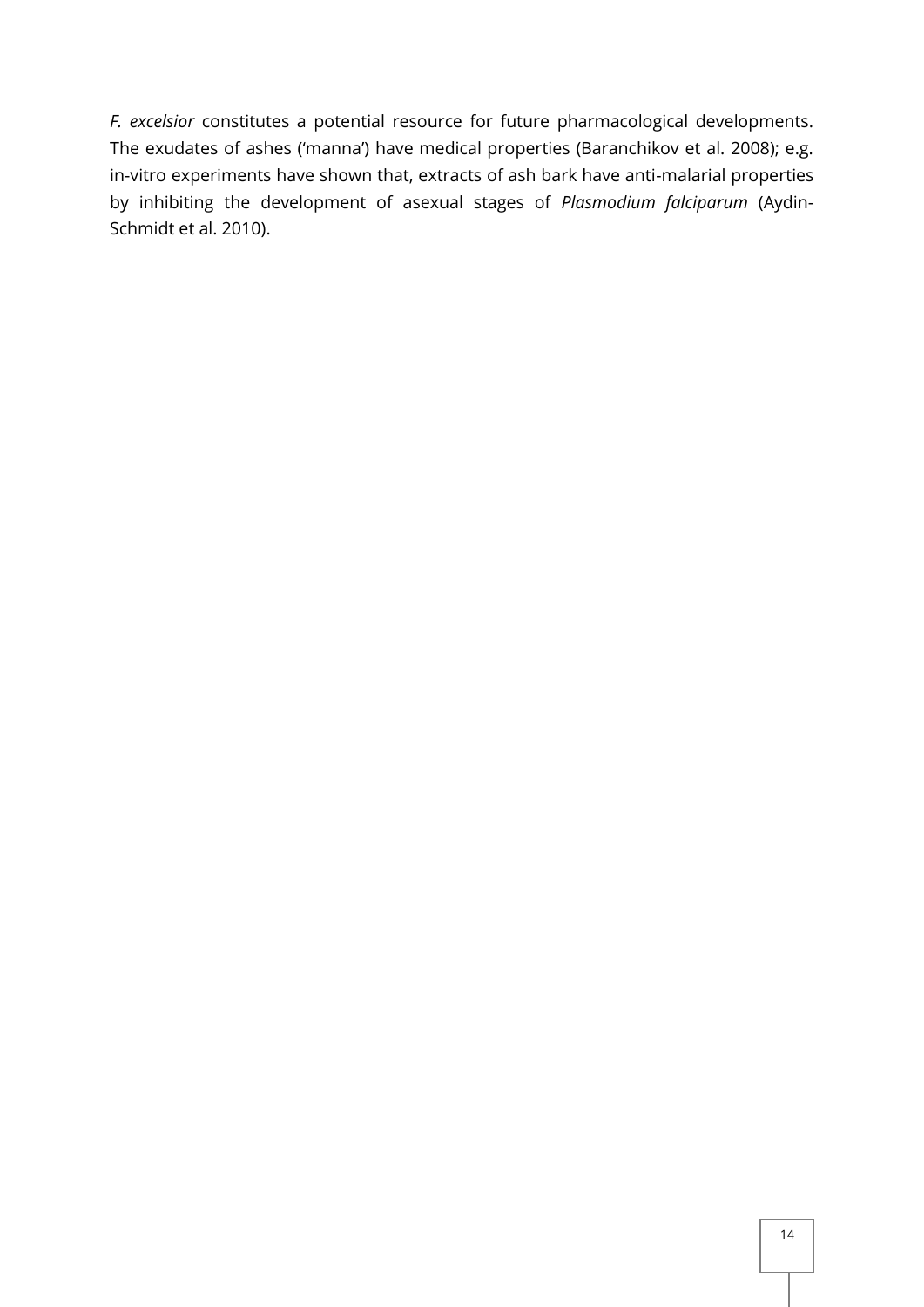#### <span id="page-14-0"></span>**3 SUMMARY:** *AGRILUS PLANIPENNIS* **IN BELGIUM**

**ENTRY –** *Moderate* - The entry in Belgium by direct import from a native area or an already invaded area is estimated moderate first because intercept of *Agrilus planipennis* with wood-packing material is scarce and second because the ashes for planting seems rarely imported to Belgium.

Introduction of infested material via neighbouring countries (e.g. the Netherlands) would be likely if the species became established in one of these countries.

**ESTABLISHMENT –** *High* - The emerald ash borer is likely to establish self-sustaining populations in Belgium and neighbouring areas because appropriate climatic conditions and patches of suitable host tree are both encountered.

**SPREAD –** *Moderate to High* - Natural dispersion is quite low but occasional dispersal at long distance may occur by wind. The emerald ash borer can be spread by human activities through infested logs or firewood. A quite high empirical rate of spread of 20 km/year was estimated (Prasad et al. 2010).

**IMPACTS –** *High* - Environmental impacts of the spread of the emerald ash borer are estimated as high, because it is likely that the spread of *Agrilus planipennis* will contribute to the decline of *Fraxinus excelsior* in Belgium and neighbouring countries, already weakened by *Chalara fraxinea*. Despite ash wood only constituting 5% of broadleaved wood exchanged each year, its monetary value is high and a potential for use in pharmacology exist. Therefore, economic impacts are estimated moderate to high.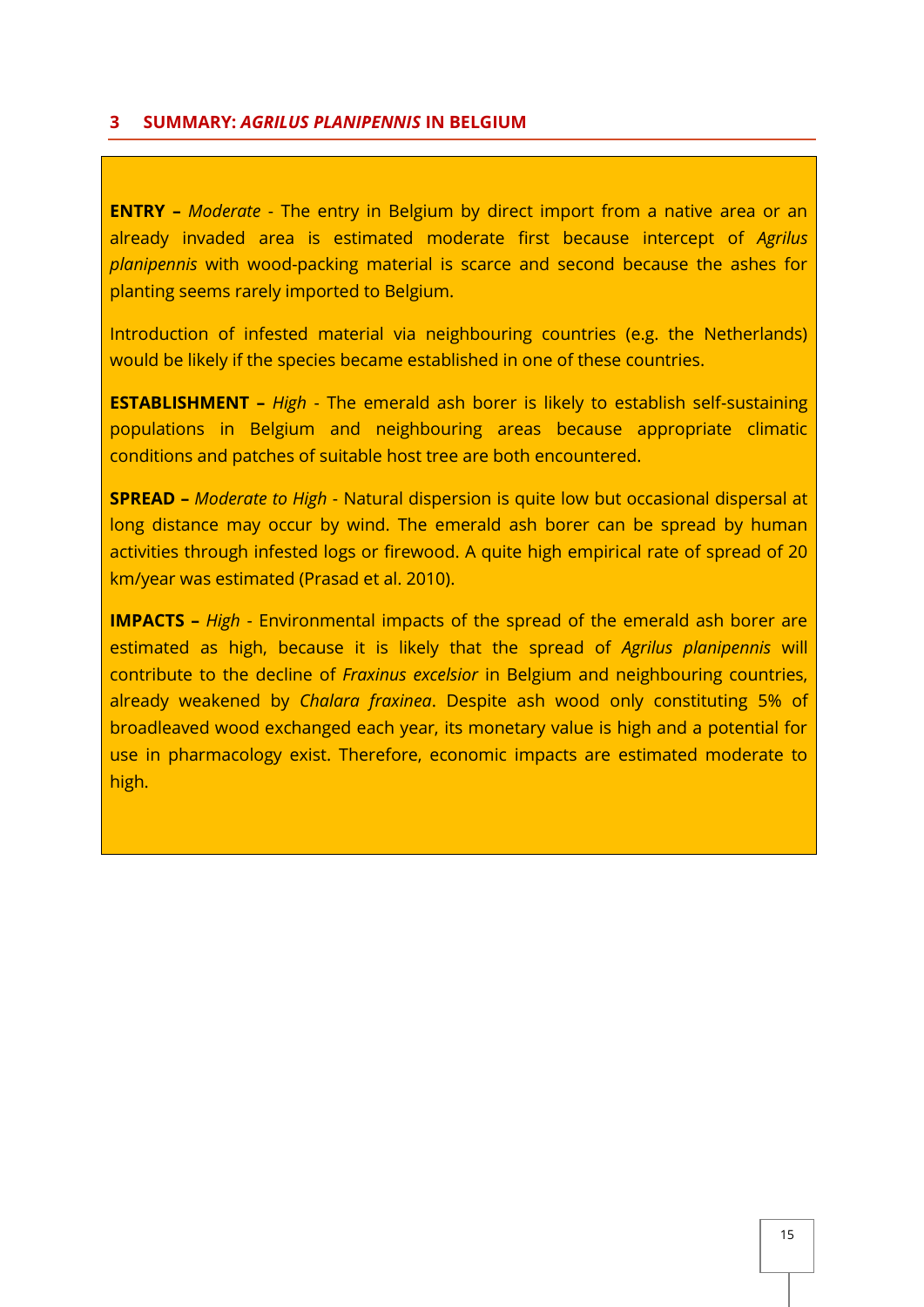#### <span id="page-15-0"></span>**LIST OF REFERENCES**

Anulewicz et al. (2007) Emerald ash borer (*Agrilus planipennis*) density and canopy dieback in three North American ash species. Arboric. Urban For. 33: 338-349

Anulewicz et al. (2008) Host range of the emerald ash borer (*Agrilus planipennis* Fairmaire) (Coleoptera: Buprestidae) in North America: results of multiple-choice field experiments. Environmental Entomology 37: 230–241

Aydin-Schmidt et al. (2010) Carolus Linnaeus, the ash, worm-wood and other anti-malarial plants. Scand. J. Infect. Dis. 42: 941–942

Baranchikov et al. (2008) Occurrence of the emerald ash borer, *Agrilus planipennis* in Russia and its potential impact on European forestry. Bulletin OEPP/EPPO Bulletin 38: 233–238

Baranchikov et al. (2011) Emerald ash borer in Russia: 2009 situation update. In: McManus et al. (eds.). 2010. Proceedings. 21st U.S. Department of Agriculture interagency research forum on invasive species 2010; 2010 January 12-15; Annapolis, MD. Gen. Tech. Rep. NRS-P-75. Newtown Square, PA: U.S. Department of Agriculture, Forest Service, Northern Research Station: 66-67

Brus et al. (2011) Statistical mapping of tree species over Europe. European Journal of Forest Research 131: 145–157

Cappaert et al. (2005) Emerald ash borer in North America: a research and regulatory challenge. American Entomologist 51: 152-165

CFIA website (2011) http://www.inspection.gc.ca/english/plaveg/for/cwpc/wdpkgqae.shtml, consultation November 2012

Cooperative Emerald Ash Borer Project (2012) http://www.emeraldashborer.info/files/multistate\_eabpos.pdf, accessed November 2012

Crosthwaite et al. (2011) The overwintering physiology of the emerald ash borer, *Agrilus planipennis* Fairmaire (Coleoptera: Buprestidae). Journal of Insect Physiology 75: 166–173

Delhaye et al. (2010) Sylva Belgica 117: 24-29

Delahaye et al. (2011) La chalarose du frêne en Wallonie : état des lieux, septembre 2011. Forêt Wallonne 114: 37-44

Duliere et al. (1996) Répertoire des groupes écologiques du fichier écologique des essences. Ministère de la Région wallonne, Jambes (B). 320 pp.

EFSA (2011) Panel on Plant Health (PLH); Scientific Opinion on a technical file submitted by the US Authorities to support a request to list a new option among the EU import requirements for wood of *Agrilus planipennis* host plants. EFSA Journal 9: 2185. [51 pp.] doi:10.2903/j.efsa.2011.2185.

EPPO (2005) Data sheets on quarantine pests: *Agrilus planipennis*. Bulletin OEPP/EPPO Bulletin 35: 436–438

Evans et al. (2004) Buprestidae and Cerambycidae. In: Bark and wood boring insects in living trees in Europe, a synthesis. Lieutier et al. (eds.). Dordrecht: Kluwer.

FAO (2008) International standards for phytosanitary measures: Revision of ISPM No15, Regulating wood packaging material in international trade, Draft Publ. No. 15. Food and Agriculture Organization of the United Nations, Rome, Italy

Haack et al. (2002) The emerald ash borer: a new exotic pest in North America. Newsletter of the Michigan Entomological Society 47: 1-5

Haack (2006) Exotic bark- and wood-boring Coleoptera in the United States: recent establishments and interceptions. Canadian J. For. Res. 36: 269-288

Hastir & Gaspar (2002) Les « richards » (Coleoptera – Buprestidae) de la faune de Belgique: éthologie, phénologie, classification et systématique. Notes fauniques de Gembloux 47: 3-40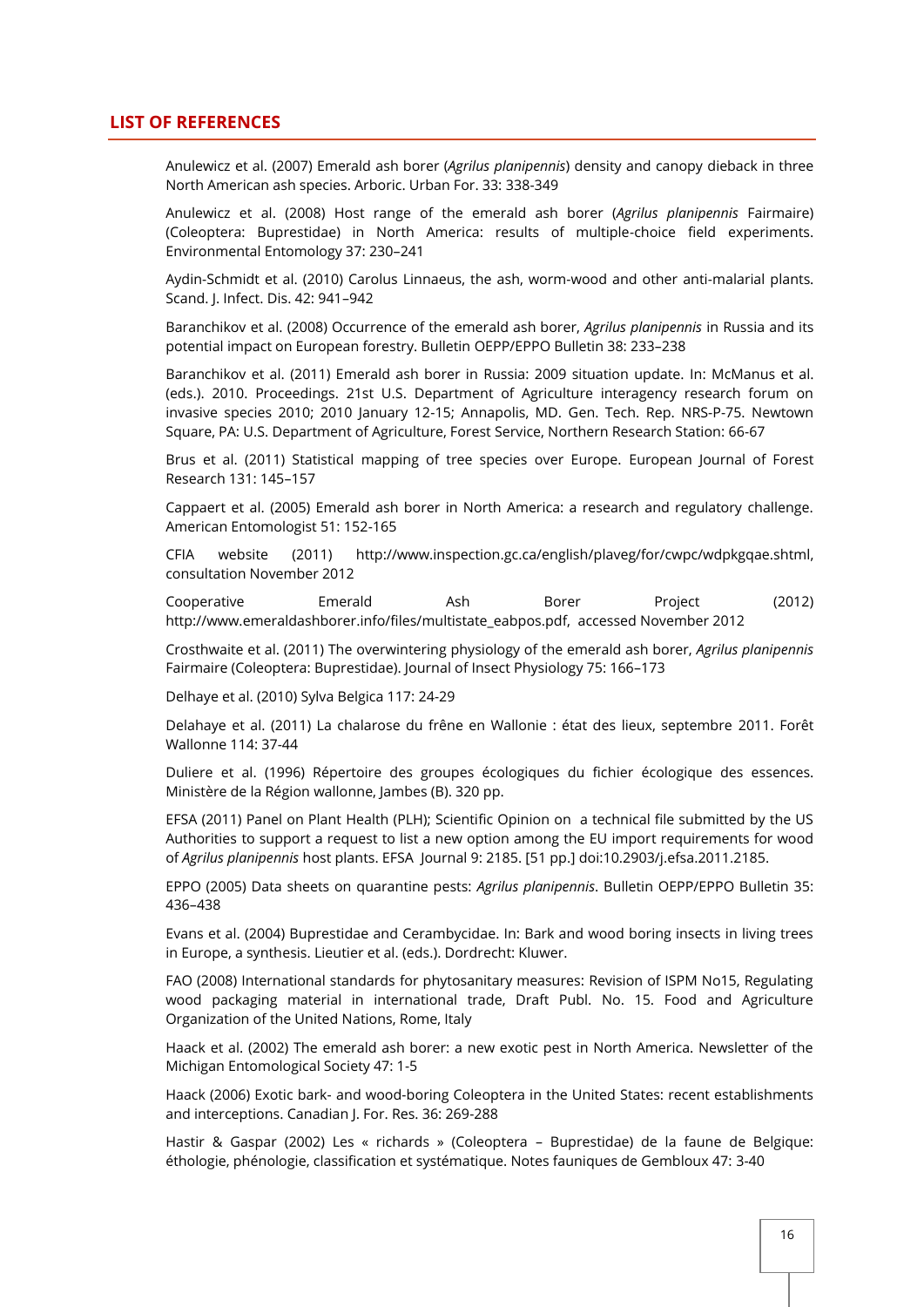Herms et al. (2008) Impacts of emerald ash borer-induced gap formation on forest communities. In: Mastro et al. (eds.) Proceedings of the emerald ash borer and Asian longhorned beetle research and technology development meeting, Pittsburgh, Pennsylvania, 23–24 Oct 2007, p 10.

IzhevskiI & Mozolevskaya (2008) *Agrilus planipennis* in Moscow. Russian journal of biological invasions 1: 20-25

IzhevskiI & Maslyakov (2010) New invasions of alien insects into the European part of Russia

1: 68-73

Jendek & Grebennikov (2011) *Agrilus* (Coleoptera, Buprestidae) of East Asia. Jan Farkac, Prague, 362 pp.

Jendek & Chamorro (2012) Six new species of *Agrilus* Curtis, 1825 (Coleoptera, Buprestidae, Agrilinae) from the Oriental Region related to the emerald ash borer, *A. planipennis* Fairmaire, 1888 and synonymy of Sarawakita Obenberger, 1924. ZooKeys 239: 71–94

Kean et al. (2012) Global eradication and response database. http://b3.net.nz/gerda. Accessed 3 December 2012

Kenis & Hilszczański (2004) Natural enemies of Cerambycidae and Buprestidae in Europe. In: European bark and wood boring insects in living trees: a synthesis. Lieutier et al. (eds.). Kluwer: 475- 498

Köble & Seufert (2001) Novel maps for forest tree species in Europe. Proceedings of the 8th European Symposium on the Physico-Chemical Behaviour of Air Pollutants: "A Changing Atmosphere!", Torino (It) 17-20 September 2001

Koch et al. (2012) Breeding Strategies for the Development of Emerald Ash Borer-Resistant North American Ash: general technical report PSW-GTR-240. In Proceedings of the 4th International Workshop on Genetics of Host-Parasite Interactions in Forestry 235-239

Kovacs et al. (2009) Cost of potential emerald ash borer damage in U.S. communities. Ecol Econ 2009–2019

Luyten S & Van Hecke (2007) De belgische stadsgewesten 2001, Instituut voor Sociale en Economische Geografie, K.U.Leuven, SPF Economie, Algemene Directie Statistiek en Economische Informatie

Liu et al. (2007) Seasonal abundance of *Agrilus planipennis* (Coleoptera: Buprestidae) and its natural enemies *Oobius agrili* (Hymenoptera: Encyrtidae) and *Tetrastichus planipennisi* (Hymenoptera: Eulophidae) in China. Biol. Control 42: 61-71

Marshall et al. (2010) Efficacy of trap and lure types for detection of *Agrilus planipennis* (Col., Buprestidae) at low density. Journal of Applied Entomology 134: 296–302. doi: 10.1111/j.1439- 0418.2009.01455.x

McCullough et al. (2005) Dispersal of emerald ash borer at outlier sites: three case studies. In: Mastro & Reardon (eds.). Emerald ash borer research and technology development meeting, FHTET 2004-15, USDA Forest Service, Morgantown, WV, pp 58-59

Moraal (2011) Biologische bestrijding van de essenprachtkever *Agrilus planipennis*: een literatuurstudie. Wageningen: Alterra Wageningen UR, 2011 Alterra-rapport (ISSN 1566-7197; 2188)

MRBC (2012) http://arbres-inventaire.irisnet.be/ last consultation on February 2012

Myers et al. (2009) Evaluation of heat treatment schedules for Emerald Ash Borer (Coleoptera: Buprestidae). Journal of Economic Entomology 102: 2048-2055

Pautasso et al. (2013) European ash (*Fraxinus excelsior*) dieback – a conservation biology challenge. Biological Conservation 158: 37-49. doi:10.1016/j.biocon.2012.08.026.

Petrice & Haack (2007) Can emerald ash borer, *Agrilus planipennis* (Coleoptera: Buprestidae), emerge from logs two summers after infested trees are cut? Great Lakes Entomol. 40: 92-95